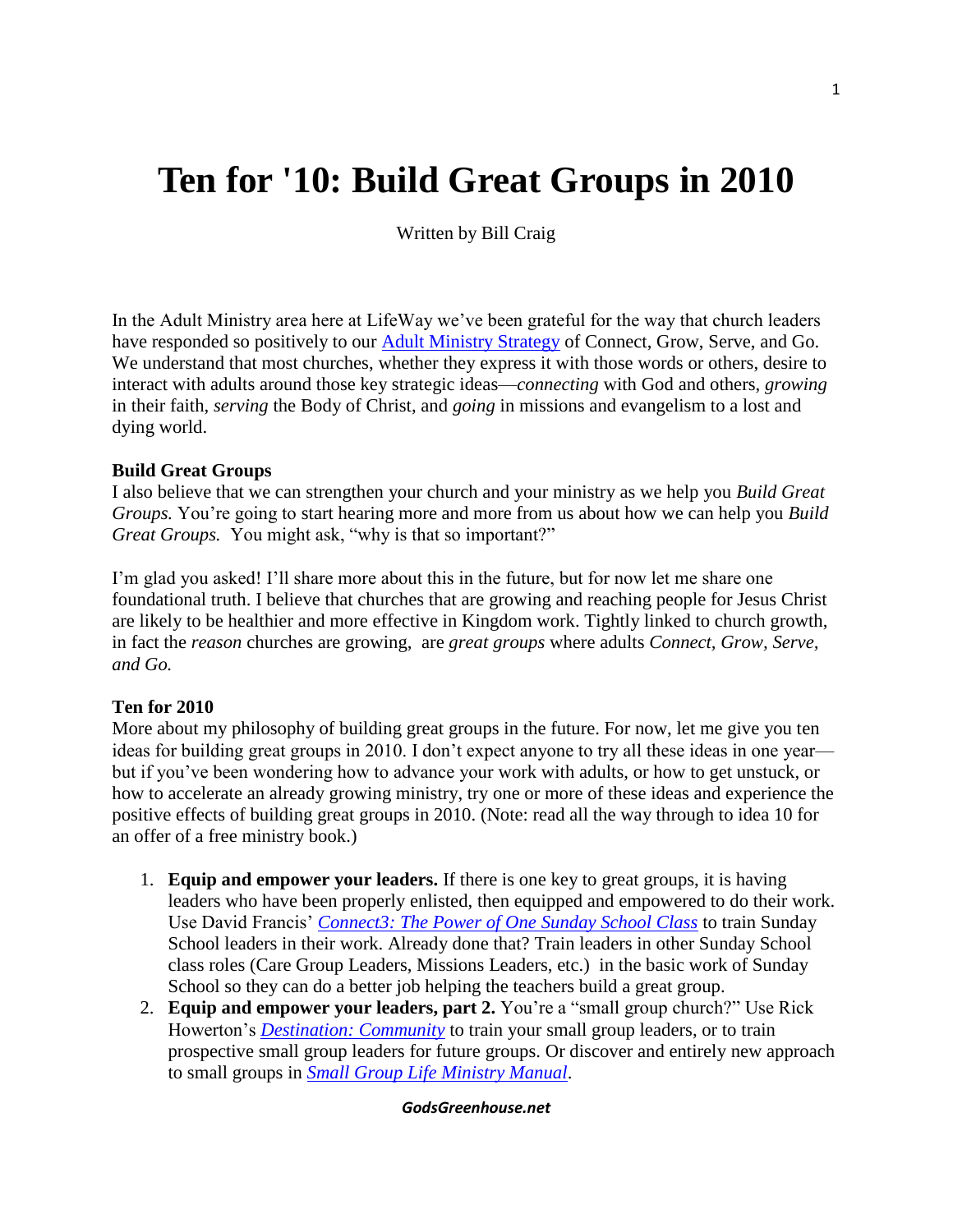- 3. **Start a 2010 Groups campaign.**There are several creative ways to use the year 2010 in a campaign to get new groups started. Try *Ten in '10*—ten new groups in 2010, or ten new people in groups in 2010. Or, if you're willing to stretch, try *20-10—*20 new groups each with 10 people. Or devise your own campaign that fits your church setting. Research shows that for every new ongoing group you start, on average, you'll increase your attendance by 10 people. Research also tells us that people who get involved in a small group tend to stick around (assimilate) better than those who only attend the "big group worship." One more idea—think about groups creatively—to reach your goal of many new groups, start different kinds of groups: Sunday School groups, Small Groups, Discipleship Groups, even Evangelism Groups to reach seekers. Remember, every new group will tend to reach 10 people.
- 4. **January Bible Study.**People frequently ask me to suggest "deeper" Bible study resources from LifeWay. One of the best "deeper" studies any church can do is January Bible study. Check out *[Stories for Life](http://www.lifeway.com/product/?id=005094535&INTCMP=tenin10-20091208)* resources that can put your adults on a path of deeper Bible study and a better understanding of the parables in the Book of Matthew.
- 5. **Challenge people about their most important group.** The most important group for any believer is a group of 2: the believer and God, meeting together daily for prayer and Bible reading. Provide *[LifeWalk](http://www.lifeway.com/menu/?id=201213&INTCMP=tenin10-20091208)* or some other devotional guide to the adults in your church and encourage them to have a daily encounter with God. *LifeWalk* guides adults to read through the Bible in a year and provides tools to help people understand more deeply the Bible in a comprehensive way.
- 6. **Guide Small Groups on a journey of intentional discipleship.** Have you been concerned about the lack of results and focus of your small groups ministry? Check out *[Small Group Life](http://www.lifeway.com/article/?id=168800&INTCMP=tenin10-20091208)* for a brand new way to think about and resource small group Bible study. Authentic small group resources with an intentional scope and sequence affordable, with free video support, and related Kids Bible study (free). This stuff will help you build great small groups.
- 7. **Start E-Groups**. Evangelism groups are designed to reach seekers. Try *[Discover More to](http://www.lifeway.com/product/?id=005244945&INTCMP=tenin10-20091208)  [Life](http://www.lifeway.com/product/?id=005244945&INTCMP=tenin10-20091208)* as a resource to reach people around your church and in the neighborhoods of your members who don't currently attend church. *More to Life* training resources will be available in March, but the resources available now, are simple to understand and use.
- 8. **Experience God.** Wonder where God is at work in your community? Has it been a while since you and others in your church have studied *[Experiencing God?](http://www.lifeway.com/product/?id=005096105&INTCMP=tenin10-20091208)* Maybe you have a whole new generation of believers in your church who have never studied this core discipleship study about finding and doing the will of God. Fall 2010 brings the 20th anniversary of this amazing study that has impacted millions of Christians around the world. Encourage groups in your church to experience the study, or experience it again.
- 9. **Reach families, strengthen marriages, help parents.** This seems like a multiple step idea—and you'll probably need to adjust it to fit your circumstances. Reach out to families in your community by showing the movie *Fireproof.* Even if you've already done this, offer it again. Even people who've seen the movie will enjoy it again. Start *[Love Dare Bible Study](http://www.lifeway.com/product/?id=005179026&INTCMP=tenin10-20091208)* groups to begin the week right after you show the movie. Set up a table and sign up people for the study as they leave the movie. For groups of parents in

### *GodsGreenhouse.net*